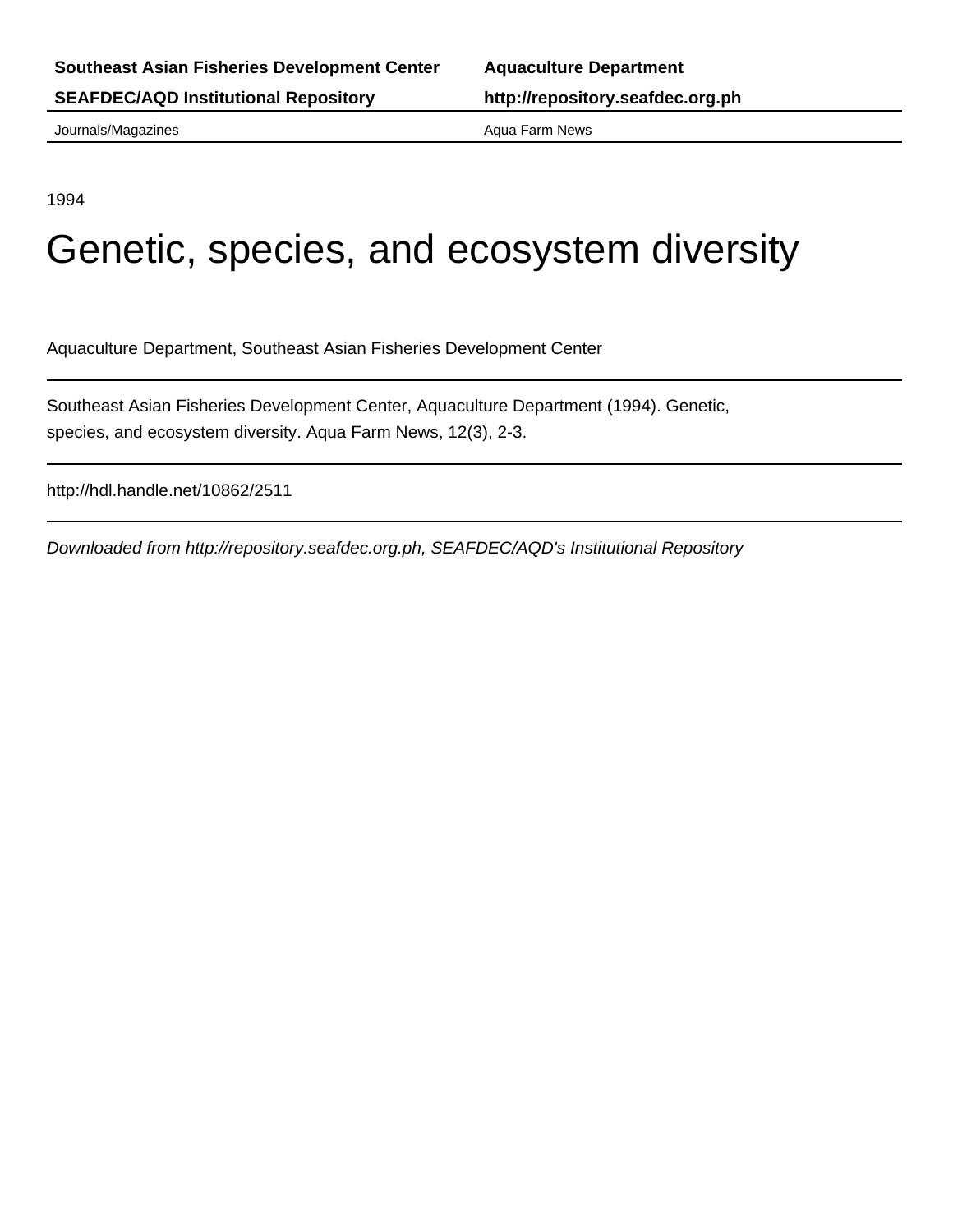## **Genetic, species, and ecosystem diversity**

Biological diversity or biodiversity is generally divided into three fundamental categories: genetic diversity, species diversity, and ecosystem diversity.

### **Genetic diversity**

The genetic material of microorganisms, plants and animals contains information that determines the characteristics of all species and individuals that make up the diversity of the living world. The number of possible combinations of genes and of the molecules making up genes is immense -- much larger than the number of individuals making up a species.

Genetic diversity refers to the differences in genetic make-up between distinct species and to genetic variations within a single species. Individuals belonging to a species share, by definition, certain characteristics, but genetic variation determines the particular characteristics of individuals within the species. In simple terms, genetic material dictates whether we have blue or brown eyes, blond or black hair, and are tall or short. It also determines whether an individual animal or plant has the ability to survive in a particular habitat or under particular environmental conditions. Some plants, for example, are able to grow in saline water as a result of genetic variation.

Genetic variation occurs to varying degrees in most species of plants and animals. There is high genetic variation in Indian rhinos, for example, but little among cheetahs. Furthermore, the genetic make-up of an individual species is not static -- it changes as a result of both internal and external factors.

This variety of genetic material within species has enabled distinct species to evolve through natural selection. Broadly speaking, species that inhabit large areas and interbreed throughout the whole area have a high rate of gene flow and show few or no localized characteristics; however, species living in small or isolated areas have low rates of gene flow and, as they adapt over time to their particular environment, they develop into distinct, localized populations.

Behavioral traits can also influence the geographical distribution of genetic characteristics within a given species. For example, the North American eel inhabits streams along 4000 km of coastline, but migrates to the Sargasso Sea to reproduce as one massive population. As a result, individual eels inhabiting streams many miles apart do not demonstrate any geographic differentiation. However, other species such as salmon, breed in different streams, but spend most of their life at sea; these species develop marked genetic variations between populations.

#### **Species diversity**

Species diversity is measured in relation to a given area - from a small field to the entire planet. It can be assessed in terms of the number of species or the range of different types of species an area contains.

So far, 1.7 million species have been described worldwide. Estimates of the total number of species on Earth range from 5 to 100 million -- 12.5 million being a conservative working estimate. Although most of the Earth's species are insects and microorganisms, this is not reflected in the types of species that have been described to date. There has been a definite bias towards describing large organisms, those that are considered attractive or appealing (such as flowering plants and butterflies), those most closely resembling humans (vertebrates, especially mammals), and those that have a direct impact on human activities (such as pests). Organisms that can be studied without complex procedures or expensive equipment have also taken precedence, as have those which are relatively easy to locate.

This, however, underestimates the importance of microorganisms including algae, bacte-